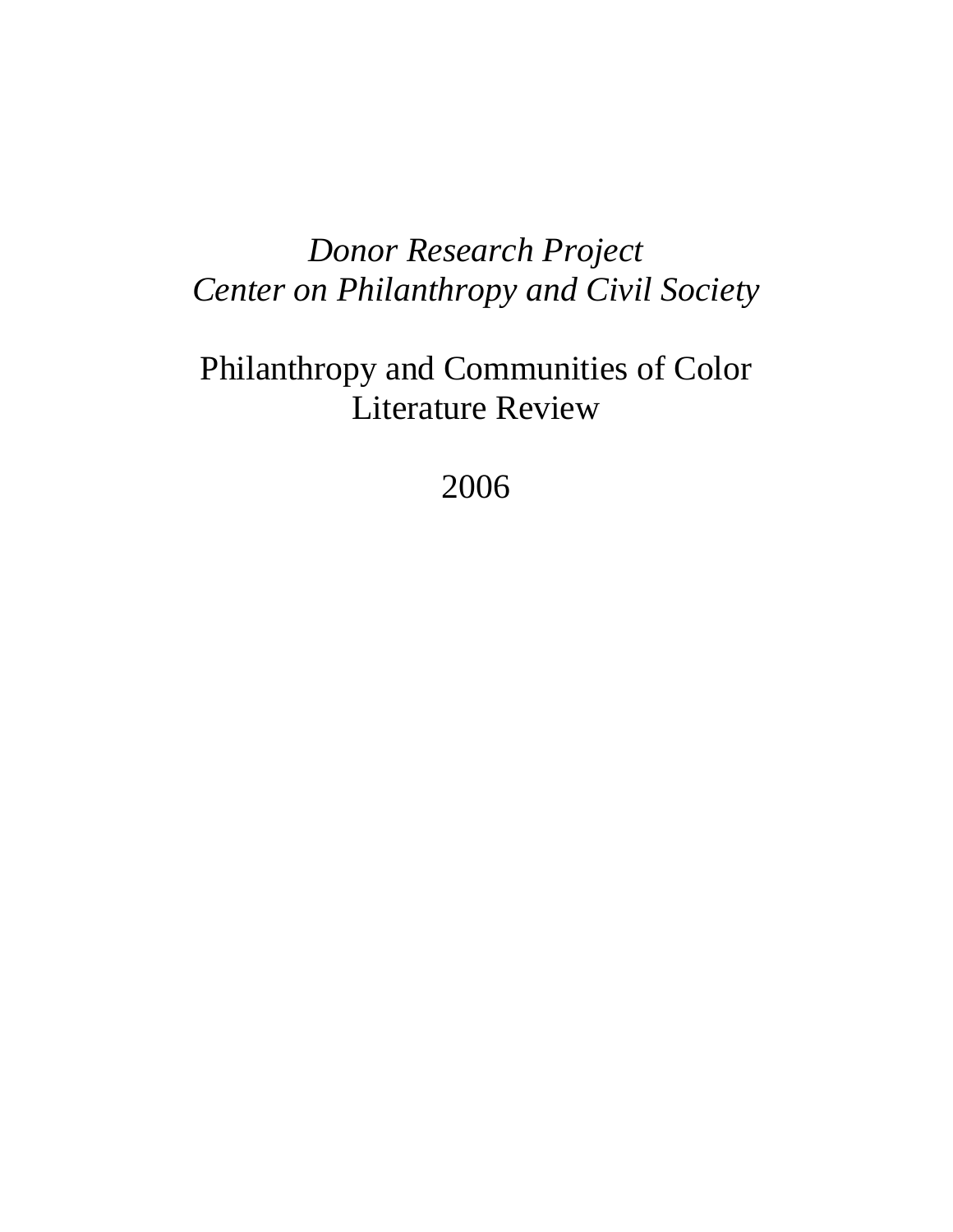Donor Research Project (DRP) Center on Philanthropy and Civil Society Philanthropy and Communities of Color Literature Review  $<sup>1</sup>$  $<sup>1</sup>$  $<sup>1</sup>$ </sup>

# **Introduction**

The literature on diversity and philanthropy is growing with over eighty publications produced by nonprofit organizations and scholars since [2](#page-1-1)003.<sup>2</sup> This report will highlight the main themes within the literature and focus on several important new pieces in the field.

The literature falls into two broad categories: experiential-based observations and empirical research. This report will integrate the two categories (along thematic lines), while noting the distinction. The amount of research based on survey data, extensive interviews or archival/database analysis is limited.

Several themes emerge in the literature. This review will emphasize four:

- Issues surrounding differences and similarities in racial/ethnic philanthropy;
- Mapping the evolving landscape of racial and ethnic funds and donor education strategies;
- Wealth creation and philanthropy; and
- Issues of diversity.

To a lesser extent this report will also look at a few studies on diaspora giving.

## **Racial/Ethnic Philanthropy: Differences and Similarities**

One trend within the literature examines giving within particular ethnic groups.

Several authors have reported on the state of *African American* giving. Writers continue to discuss the ways in which black philanthropy is linked to the church. Copeland-Carson, *Promoting Diversity in Contemporary Black Philanthropy* (2005) maintains that African American churches can be seen as the forebears of contemporary community foundations in that they pooled members' funds for general community purposes, thus continuing a distinctly African philanthropy. She also points out the transferences of traditional African giving practices to American shores and contemporary rise of pan-African philanthropic efforts.

<span id="page-1-0"></span> <sup>1</sup>  $<sup>1</sup>$  This report was prepared by Stephanie Campos, Ph.D. Program in Anthropology, and Eugene Miller,</sup> Ph.D., Center on Philanthropy and Civil Society, The Graduate Center of the City University of New York. 2

<span id="page-1-1"></span><sup>&</sup>lt;sup>2</sup> This review includes works from 2003 through 2006 *only*. The Donor Research Project has produced literature reviews for earlier periods, which are available upon request.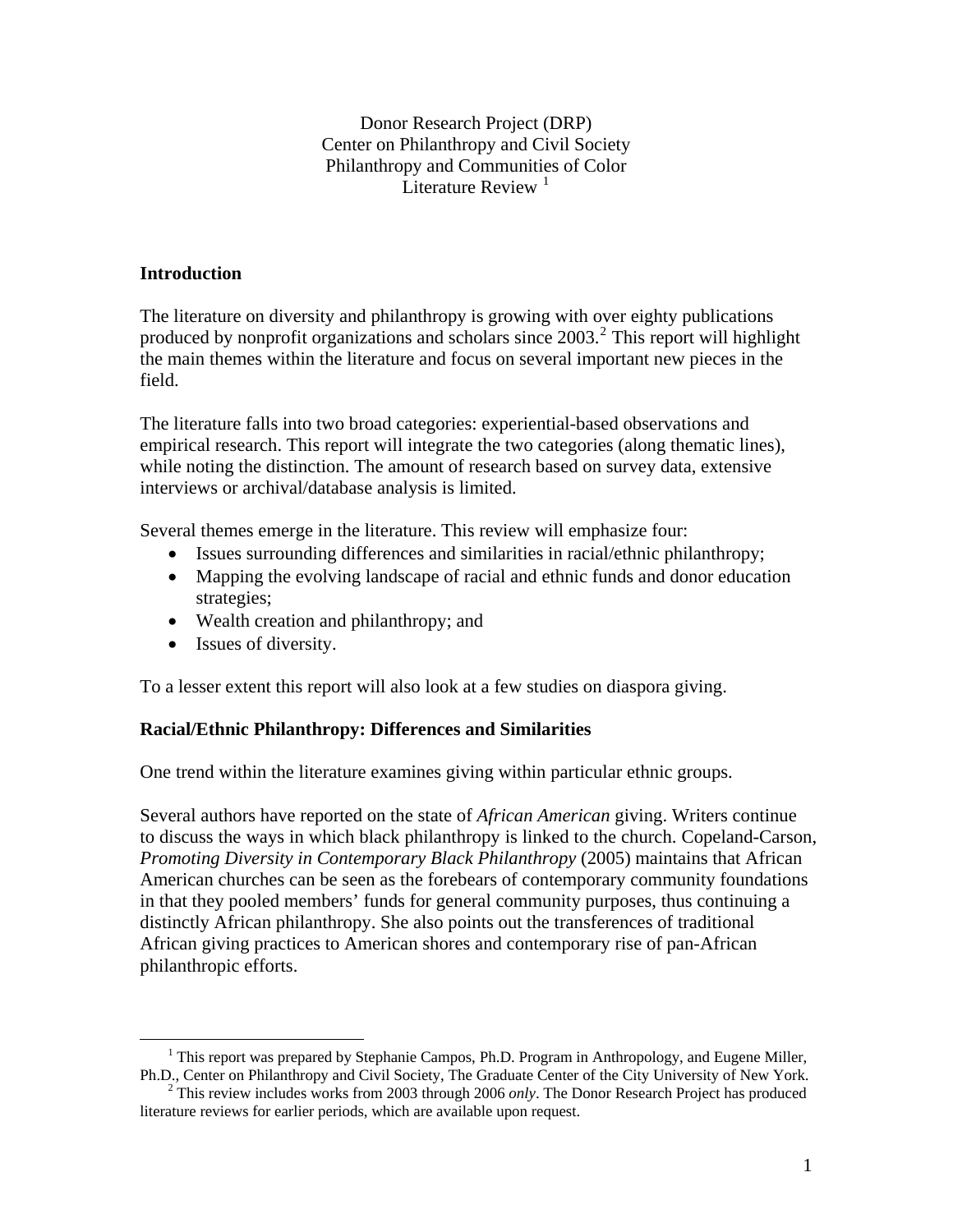Hays-Russell (2005) has provided information on mega-church growth, their philanthropic traditions, outreach programs and the challenges facing these churches.

One question raised is how to mobilize African American philanthropy on a national scale. Gard in a 2004 *BusinessWeek* article cites the outreach program of the Twenty-First Century Foundation as an example of expanding knowledge about philanthropy among communities of color. The emerging leadership of African American business professionals is seen as key to this effort. A research project at Howard University is also examining the philanthropic practices of African American businesses in an initiative sponsored by the National Center for Black Philanthropy. In *New Trends in African American Philanthropy* (2006), Gasman argues that the key to garnering funds from African Americans is to make sure that the community can see results in their local communities. In a similar vein, Salmon in a 2004 article in the *Milwaukee Sentinel* claims that philanthropy may be empowering for African Americans and other minorities because it provides access to established power structures where they can effect real change. The author cites the Coalition for New Philanthropy as an example of trying to get African Americans, Latinos and Asian Americans to increase their philanthropic activities.

A recent and important study based on a series of interviews with African Americans in major corporations is *Black Power Inc.* by Cora Daniels. Daniels, a journalist, explores the emergence of a new black elite that sees business, rather than politics, as the basis of power in the US. Like the Coalition for New Philanthropy-sponsored volume *Pathways for Change*, Daniel's study emphasizes generational analysis.

Observational materials on *Asian Americans* have included a discussion of challenges Asian American organizations face in receiving foundation and charitable giving (Kong and Saika in *The New Face of Asian Pacific America: Numbers, Diversity and Change in the*  $2I<sup>st</sup>$  *Century*). The authors cite the major challenges facing the Asian Pacific American community organizations in receiving foundation and charitable giving as including: the "model minority" myth, and the post-September 11 political climate Recommendations for overcoming these challenges include efforts to:

- Increase, stimulate and facilitate giving by Asian Pacific Americans;
- Incubate new models of community philanthropy of mutual benefit to both donors and Asian Pacific American community-based organizations;
- Educate the field of organized philanthropy about less visible but significant forms of philanthropy within the Asian and Pacific Islander diasporic communities in the United States; and
- Build the infrastructure and sustainability of Asian Pacific American nonprofit organizations.

The Leadership Center for Asian Pacific Americans contributed a study on donor motivations and patterns of Asian Americans in Chicago, as well as recommendation for the infrastructure necessary for small to mid-sized community based organizations to create a sustained and dependable donor base.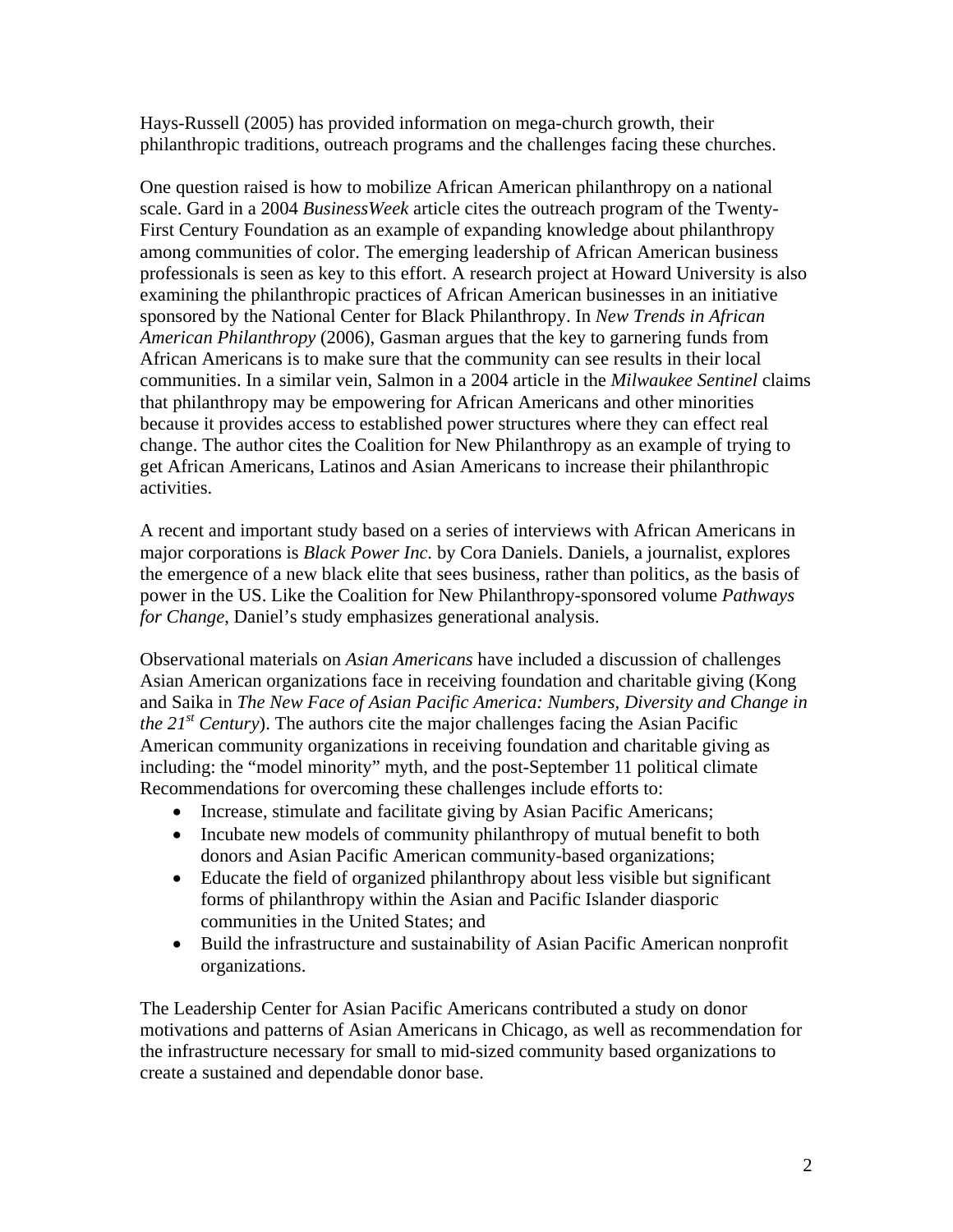There are several recent works on *Hispanic* philanthropy. The study *Envisioning Growth-Achieving Greatness: The Story of the Hispanic Stewardship Development Partnership* by Wagner and Rodriguez, et al. (2004) is a reflection on a six-year project funded by the Lilly Foundation to increase the fundraising capacity of Hispanic faith-based organizations. Undertaken in collaboration with the Indiana Fund Raising School, the study outlines the basic principles of fundraising (marketing, board involvement, programs and strategies, among others) and traces the impact of the training through several case studies. The authors suggest that more research and training are needed to (1) better understand how principles are adapted successfully to another culture and (2) disseminate practices that lead to sustainable, effective organizations.

Another recent study, *Familia, Fé y Comunidad - Giving and Volunteering among Hispanics in Silicon Valley,* (2005) was undertaken by the Silicon Valley Community Foundation and the Hispanic Foundation of Silicon Valley. Based on a 1500 sample size, the study's major findings were that:

- Hispanics under-report their voluntary and giving activities;
- Hispanic giving levels are comparable to those of whites (3.8% of household income), whereas Asians reported lower levels (1.8%); and
- Hispanics define community as an extended network of family and friends that reaches beyond geographic bounds.

The study concludes with 16 recommendations to increase the level of Hispanic philanthropy. Among the most notable are:

- Create giving circles;
- Educate and celebrate Hispanic giving;
- Use community resources to build philanthropic expertise;
- Engage in strategic partnerships;
- Encourage more nonprofit board service; and
- Develop speaker bureaus.

A comprehensive assessment of the extent of the community service and charitable giving practices of the population aged 45 and over was conducted by the AARP [*Time and Money: An In-Depth Look at 45+ Volunteers and Donors* (2003)]. The survey found that African Americans, Asian Americans, Hispanic/Latinos and non-Hispanic whites are substantially involved in both formal and informal volunteering and giving at roughly equal levels.<sup>[3](#page-3-0)</sup> However, some differences were uncovered by the survey.

African Americans are among the most active volunteers and are especially likely to report on volunteering on their own, apart from organizations. Volunteer efforts focused on homeless and hungry populations, minority rights, religious institutions, neighborhoods and tutoring. Asian Americans are more likely to volunteer on occasion rather than regularly. On average, they donate larger amounts of money than the other

<span id="page-3-0"></span> $\frac{1}{3}$ <sup>3</sup> Questions probing both informal and formal giving and volunteering activities were included because of the assumption that some of the community service and charitable giving behaviors among African Americans, Hispanic Americans, and Asian Americans might be missed by traditional survey questions.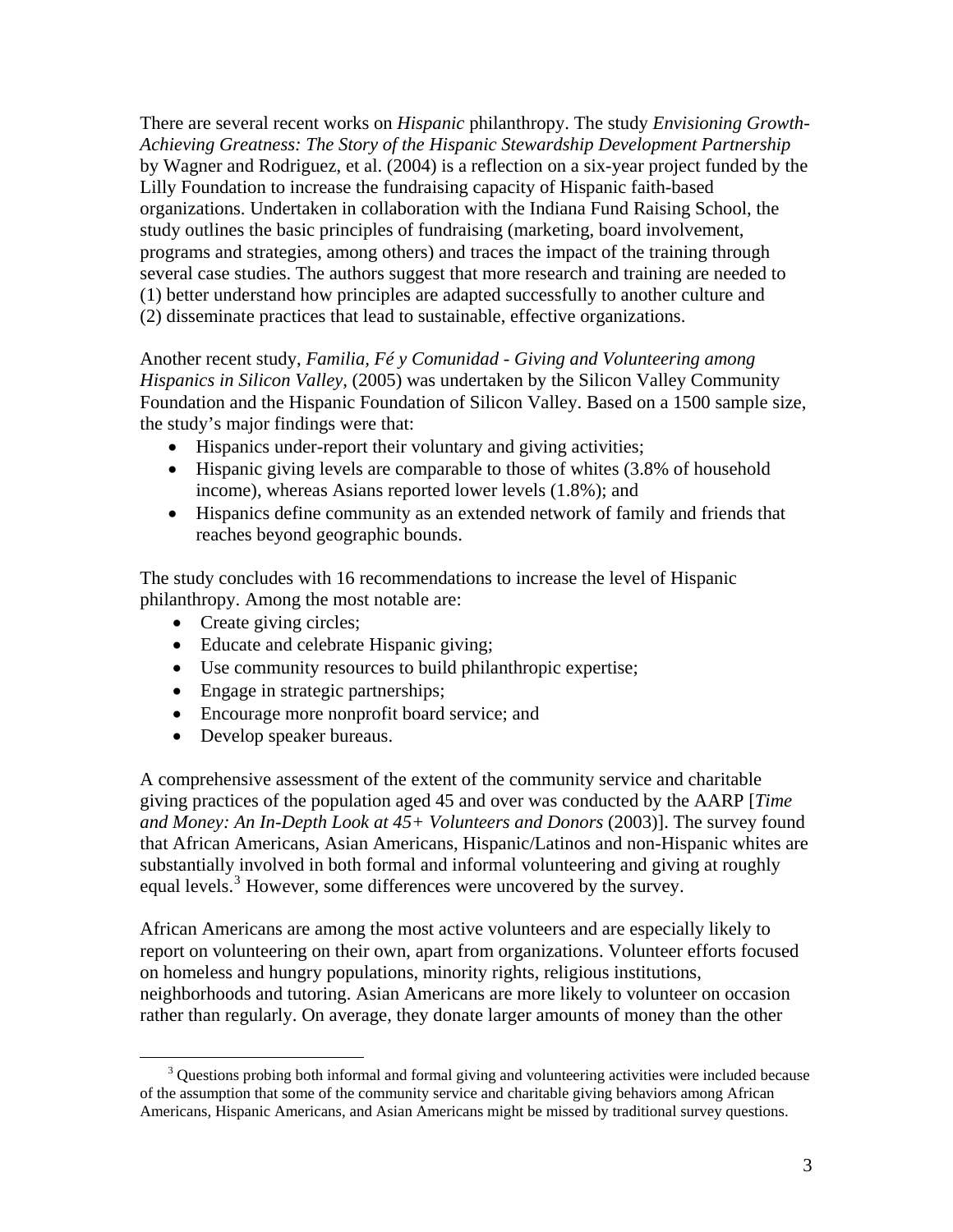groups included in the survey. They are most likely to support museums, theaters, libraries or other cultural and arts organizations. Hispanic Americans volunteer the most hours per month. They are also the most likely to provide help to other immigrants in the U.S. and send money to help people in other countries. Non-Hispanic whites tend to donate more financially and are likely to volunteer to help animals, the environment and public servants.

Rooney et al. (2005) examine the effects of race and gender on philanthropy and how the interaction effects between race, gender and survey methodologies (*The Effects of Race, Gender and Survey Methodologies on Giving in the U.S.*). Results indicate that differences in philanthropic behaviors correlate by gender and not by race. The study found that racial differences in giving and volunteering levels tend to disappear after controlling for other variables and suggest that minorities are not disadvantaged in their ability to self-finance community-based goods and services.

Perhaps one area where the differences are most pronounced is in the support of arts and culture. In her 2006 study of cultural heritage organizations, Carole Rothenstein provides an overview of heritage organizations and a snapshot of their structure, finances and programs. Her work confirms that the primary intent of these organizations is to preserve neighborhoods and communities, and to benefit youth, elders and families through a broad programmatic range of cultural, educational and human service activities. The study also finds that cultural heritage organizations are small and lack financial resources in comparison to the nonprofit arts, culture and humanities sub-sector. Moreover, Black and Hispanic organizations are shown to be potentially more vulnerable financially than are organizations affiliated with other racial/ethnic groups. The findings of this study are reinforced by other studies as well. For example, the work on Black Foundations undertaken by the Twenty-First Century Foundation (Hunt and Maurrasse, 2004) notes that only 5% of African American grantmaking goes to cultural institutions. [A survey undertaken for Diversity Pipeline Alliance (DRP, 2006) also underscores the small percentage of giving that is dedicated to arts and culture organizations.]

## **Mapping**

The National Forum of Regional Association of Grantmakers commissioned a mapping of racial, ethnic and tribal funds [*A Scan of the Landscape: Racial, Ethnic and Tribal Philanthropy* (2006)]. The purpose of the study by Kristin Lindsey was to build awareness of these efforts in a way that strengthens the field, supports connections between practitioners, builds capacity, and elevates racial, ethnic and tribal philanthropy as strong, viable options for donors. In addition, it sought to enhance the visibility of racial, ethnic and tribal funds within the philanthropic community. Researchers identified 85 foundations, funds, programs or initiatives with a primary purpose of engaging donors in racial, ethnic and tribal communities. Forty-one practitioners, representing the RETP (racial, ethnic and tribal philanthropy) organizations were interviewed.

The research provided the following observations:

• RETP is an emerging field within philanthropy;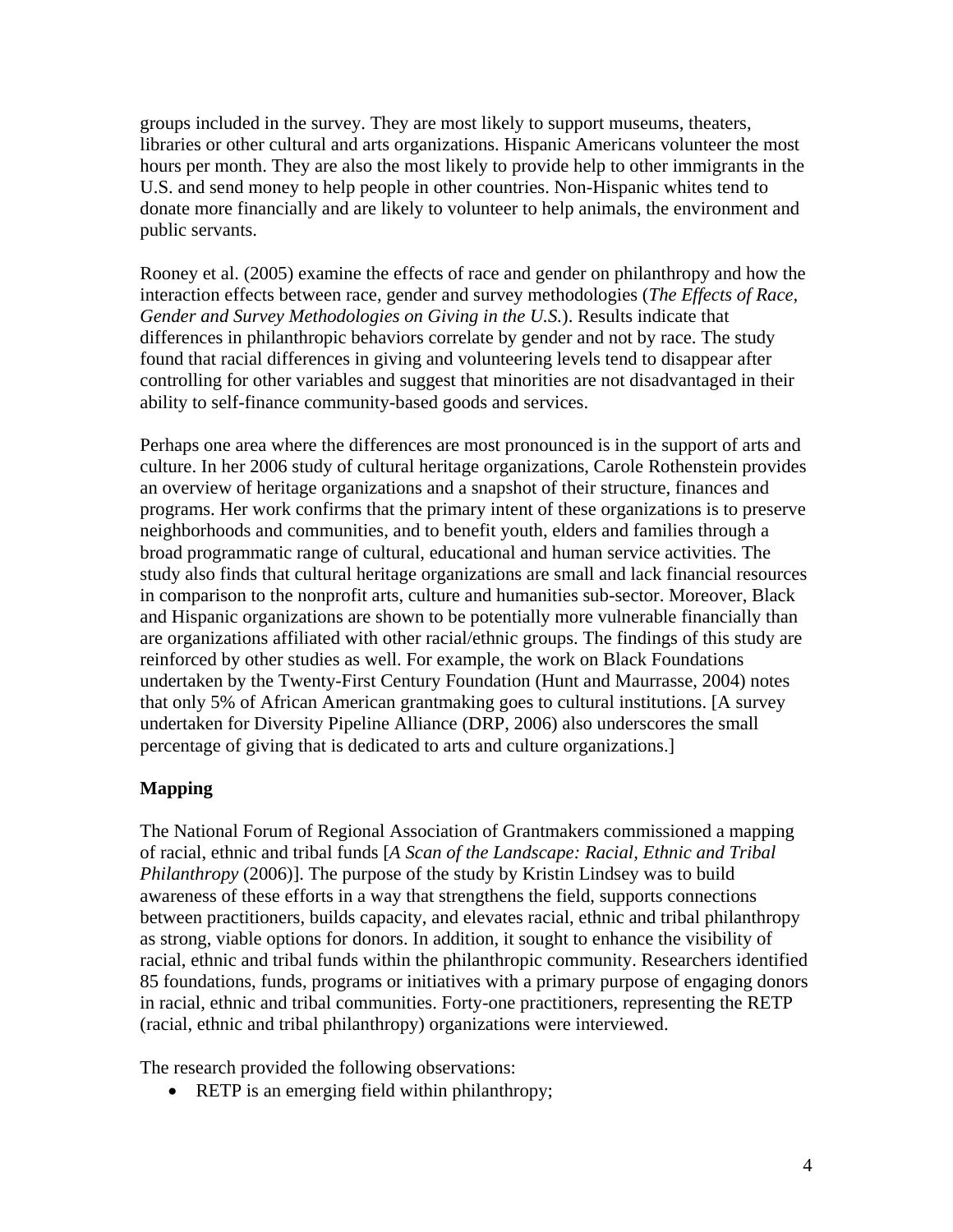- Cultural competence (the ability to understand cultural and ethnic nuances within and between communities of color) is fundamental to understanding and supporting successful philanthropic engagement in these communities;
- How to leverage "outside" sources of philanthropic capital and the best use of partnerships and investments from mainstream individuals and institutions are important questions for RETP projects;
- Research and communication is an important tool to advance RETP; and
- Activities to learn about, engage in, support and strengthen RETP are on the rise.

The author stresses the importance of cultural competence. Examples of this include connections between education about philanthropy and learning about wealth accumulation (which is an important and reoccurring theme in the literature); the role of informal giving; building donor awareness of strong, credible and ethical nonprofits; and how ethnicity and race shape donors' interests, motivations and the types of organizations they may want to fund.

Lindsay underscores four key areas for RETPs:

- Fundraising (Giving Circles are suggested as an important strategy);
- Leadership development;
- Building organizational capacity; and
- Engaging in donor education of which she identifies three types:
	- o stand alone;
	- o education plus giving experience; and
	- o using pooled funds as an educational experience.

Siegel and Yancey's 2003 study, *Philanthropy's Forgotten Donor? Engaging the Individual Donor*, which maps donor education initiatives, observed that these programs have overlooked ethnic and racial communities. They note that ethnic and recent immigrant communities tend to give to local, community-based organizations such as churches, mosques and temples, and through family, cultural, business, civic and mutual aid associations rather than through mainstream philanthropic institutions. They argue that the donor education programs need to expand in order to overcome lack of awareness on the part of potential donors in communities of color and recommend that donor education programs build relationships with those institutions in ethnic communities that have donors' trust.

Hunt and Maurrasse (2004) in *Time, Talent and Treasure: A Study of Black Philanthropy*, offer a snapshot of the range of philanthropic support within the African American community. Their survey of 324 Black foundations found \$190 million in assets and \$48 million in grantmaking concentrated particularly in those areas that include children and youth. The study's recommendations to increase philanthropic capacity include efforts to:

- Increase educational and outreach activities to African Americans:
- Convene additional dialogues and seminars;
- Create online databases for black foundations, associations and philanthropists;
- Outreach to professional advisors; and
- Increase leveraging opportunities.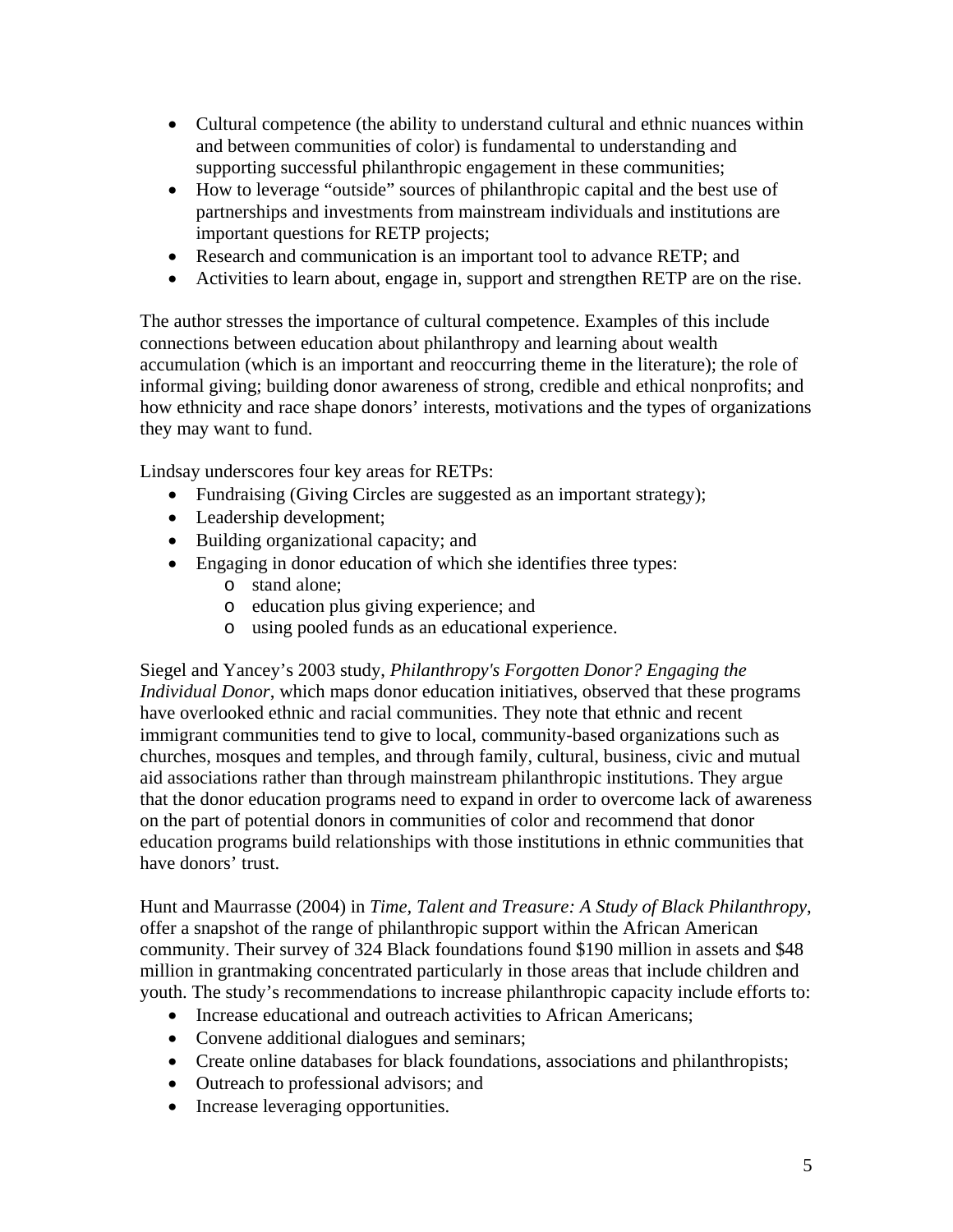# **Wealth Creation and Philanthropy**

In *Pathways for Change: Philanthropy Among African American, Asian American, and Latino Donors in the New York Metropolitan Region* Mottino and Miller (2004) argue that African American, Latino and Asian American donors give to create pathways for people excluded from access and opportunity. The study, based on 150 interviews with donors of color, found that generational differences are important; that the largest proportion of donations go to community organizations and education, with a good deal of attention placed on advancing the careers of the best and the brightest; and that education facilitates access to wealth and ultimately capital markets, which is seen as the most promising way to address social problems. The volume also includes several strategies for fundraising.

Boice (2003) in *More than Money* also noted that philanthropy professionals have generally overlooked the buying power of communities of color and she encourages fundraisers to cultivate relationships with diverse communities. She argues that with proper research, programming, implementation, evaluation and most importantly, a culturally sensitive approach, nonprofit organizations will reflect the surrounding and changing communities.

Havens, in his 2005 study commissioned by the Twenty-First Century Foundation, *Wealth Transfer Estimates for African American Households*, has found that African American households gave a larger amount but a smaller share of aggregate national household giving in 2001 than in 1992. Two themes emerge from his findings: First, income, wealth and charitable giving in the African American community have risen rapidly in recent years. African American households as a group made substantial economic gains during the period and their charitable giving increased even faster than either their income or their wealth. Second, African American gains were not as large as that of the total population. Based on these conclusions, Havens argues that philanthropic efforts should target wealth and emerging wealth in African American communities, as well as strengthen areas that will lead to greater wealth accumulation, such as education.

In this area of wealth accumulation and philanthropy, two other ongoing areas of research of the Donor Research Project deserve mention. The first is work undertaken with the Diversity Pipeline Alliance.

Conducted online over a five-week period in May and June 2006, a survey elicited 466 responses from professional membership organizations in communities of color. The major findings include:

- A high percentage of respondents volunteer (83%); give money (90%); and see a strong correlation between philanthropy, building leadership skills and career advancement (100%);
- The largest percentage of gifts targeted organizations that provide educational (24%) and health (24%) services. Areas such as arts and culture, political advocacy and the environment received little interest;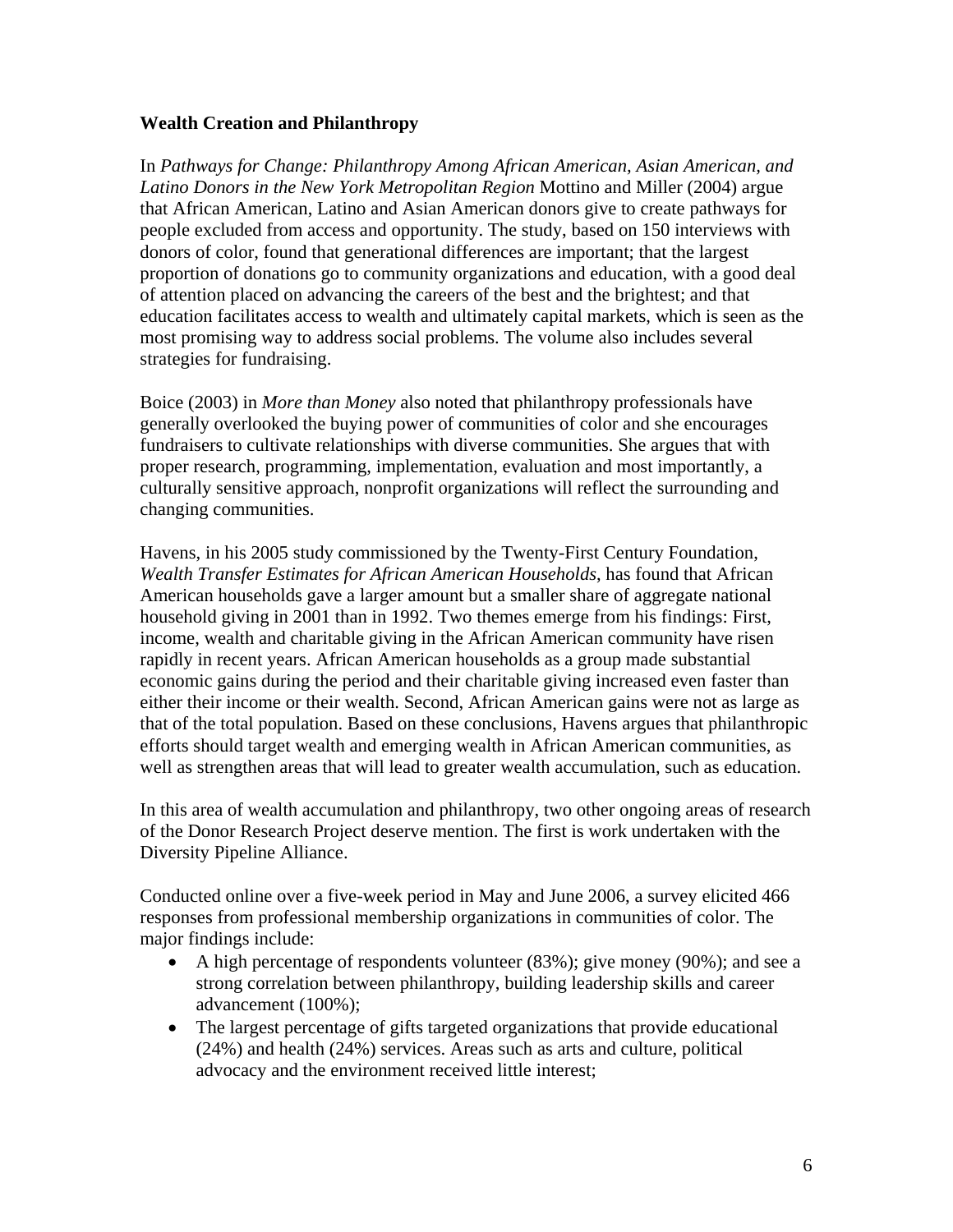- Well over fifty percent of all gifts were focused on the local (neighborhood and city), and racial and ethnic communities. However, a high percentage of gifts was designated to national (15%) and international (13%) issues or organizations;
- Respondents tended to connect the relationship between philanthropy, leadership development and career advancement with board service. Less emphasis was placed on making monetary donations.

Work is also underway on employee affinity groups in the financial sector. The research has documented the presence of 65 Asian, African, and Latino employee affinity groups—and an equal number of similar groups (multicultural, Native American, women's and those based on sexual orientation) in over 20 financial firms operating in New York City. A directory has been compiled of 21 of the groups that includes data on the groups' mission and philanthropic preferences, as well as contact information.

Preliminary indications, including historical and background information from this literature review, points to the importance of these groups, both in terms of business and philanthropy. The closed nature of corporate culture presents difficulties in extracting information. While the pattern of consolidation in the financial industry is shifting the environment for these organizations. However, in addition to web-based and archival research and focus group meetings, interviews have been held with representatives of Deloitte and Touche, Lehman Brothers, Merrill Lynch, JP Morgan Chase, among others. Findings indicate that many of these groups are new, having been founded post 2000; most are comprised of professional (as opposed to support) staff, have leadership structures, internal communication mechanisms and the approval of their firms. They have both career advancement and philanthropic missions, engage in mentoring relationships (especially inside the firms) and a number of them encourage nonprofit board service. Finally, the trend seems to indicate increased alignment between the philanthropic objectives of the corporation and the group.

# **Foundations and Diversity**

Several studies have been published since 2003 quantifying foundation giving to minority-led nonprofits. The most definitive are the studies by the Greenlining Institute, *Fairness in Philanthropy Part I: Foundation Giving to Minority-led Nonprofits* and *Part II: Perspectives from the Field* (Aguilar et al. 2005/2006).

According to Aguilar, minority-led nonprofit organizations received between 3% of the dollars and 2% to 4% of the grants dispersed by independent foundations and community foundations. Corporate foundations rank higher in embracing diversity in their grantmaking programs, though these activities are increasingly shaped by market considerations. Barriers to increased giving include:

- Lack of transparency on the part of the foundations;
- Lack of trust in organized philanthropy; and
- Foundation wariness in funding advocacy-related issues.

The report offers four key recommendations to increase foundation funding: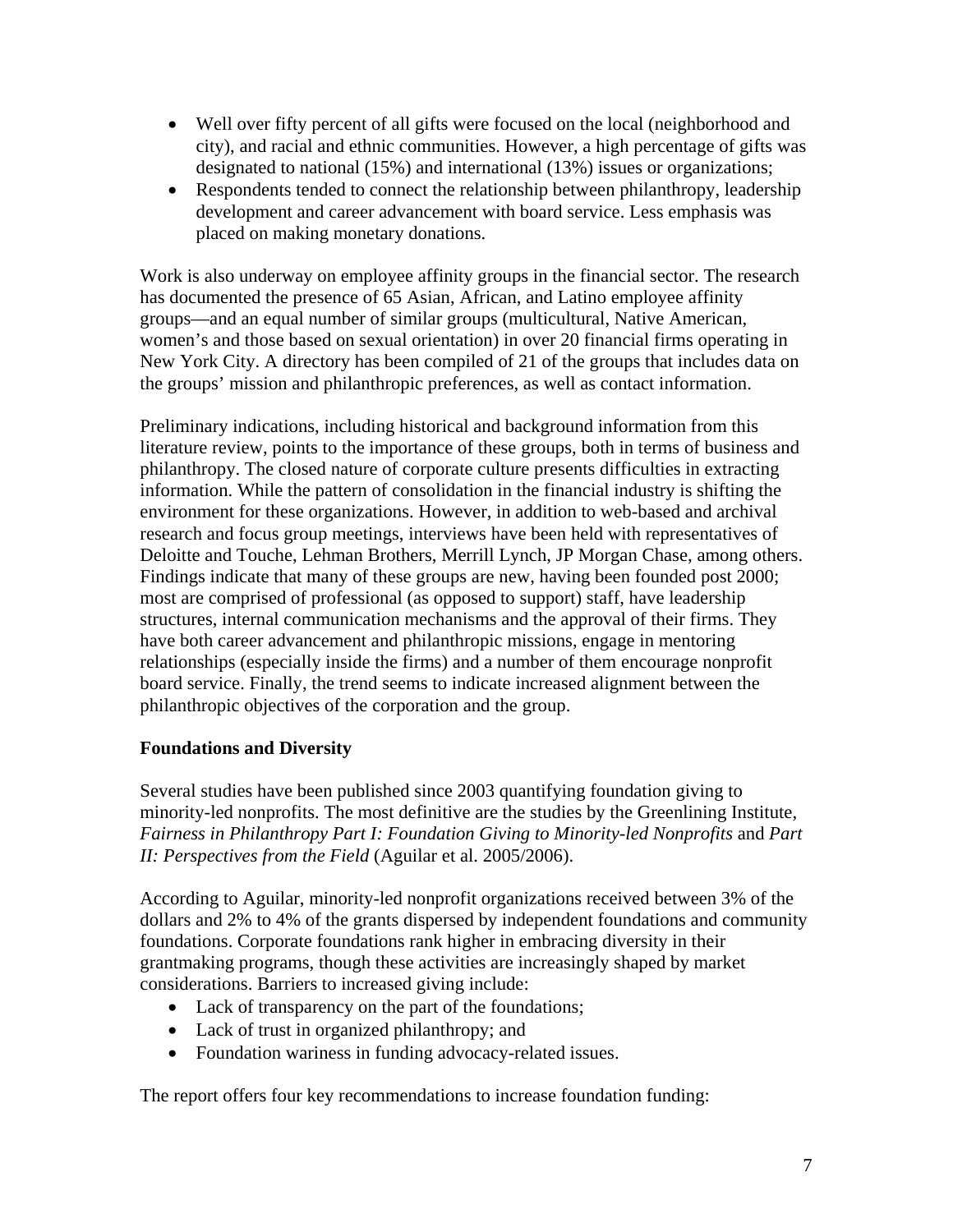- Increase transparency;
- Establish community advisory boards;
- Diversify foundation staff and boards;
- Leverage the work of small foundations already engaged in this work.

Similar themes are presented in a 2004 report by Community Foundations of America, *Engaging Communities of Color in Philanthropy*. The report finds that barriers to funding minority-led nonprofits include: the inability to access foundations; the lack of trust between minority-led nonprofits and foundations; and inadequate resources on the part of many minority-led nonprofits to devote to relationship building with foundation staff.

The report offers several observations about community foundations' engagement with communities of color:

- Foundation internal capacity and staffing shape outreach to ethnic and racial communities;
- A strong institutional commitment sustained over time is required to develop relationships with communities of color;
- There is a need for internal leadership and external ambassadors [the study notes] that only 4.3% of the leadership of community foundations are people of color];
- It is important to educate donors about the benefits of organized philanthropy; and
- Focus groups are an effective tool to engage local nonprofit organizations and leaders to build partnerships.

The report also notes that both nonprofit executives and foundation leaders felt that board and staff diversity affects grantmaking programs and priorities.

Various programmatic and administrative strategies have been proposed to counter this lack of foundation funding of minority-led nonprofits. Kasper, Ramos, et al. in their (2004) article in *Foundation News and Commentary*, "Making the Case for Diversity in Philanthropy," effectively summarize the argument for incorporating diversity at the operational and policy levels. They argue that increased diversity will facilitate problem solving for foundations; bring new perspectives; broaden networks; increase representation to communities of color; help recruit talent; and help advance values surrounding social justice. They use the Jessie Smith Noyes Foundation as a case study.

A study by Jiannbin Shiao, *Identifying Talent, Institutionalizing Diversity: Race and Philanthropy in Post-Civil Rights America* (2005), offers a somewhat cautionary tale about the limited impact of diversity on foundation policy making. Shiao argues that by devising policies that encourage diversity, grantmaking institutions have helped to transform race relations in the United States amid a backlash against affirmative action. He argues that in the 1980s foundation thinking about race policy and grantmaking underwent an evolution from a Black-centered, radical perspective focused on "good causes" to a non-White-centered approach that emphasizes good strategy and "inclusive expertise." The new paradigm is to move beyond confrontation to achieving advancement through professional channels in mainstream institutions. These conclusions reinforce the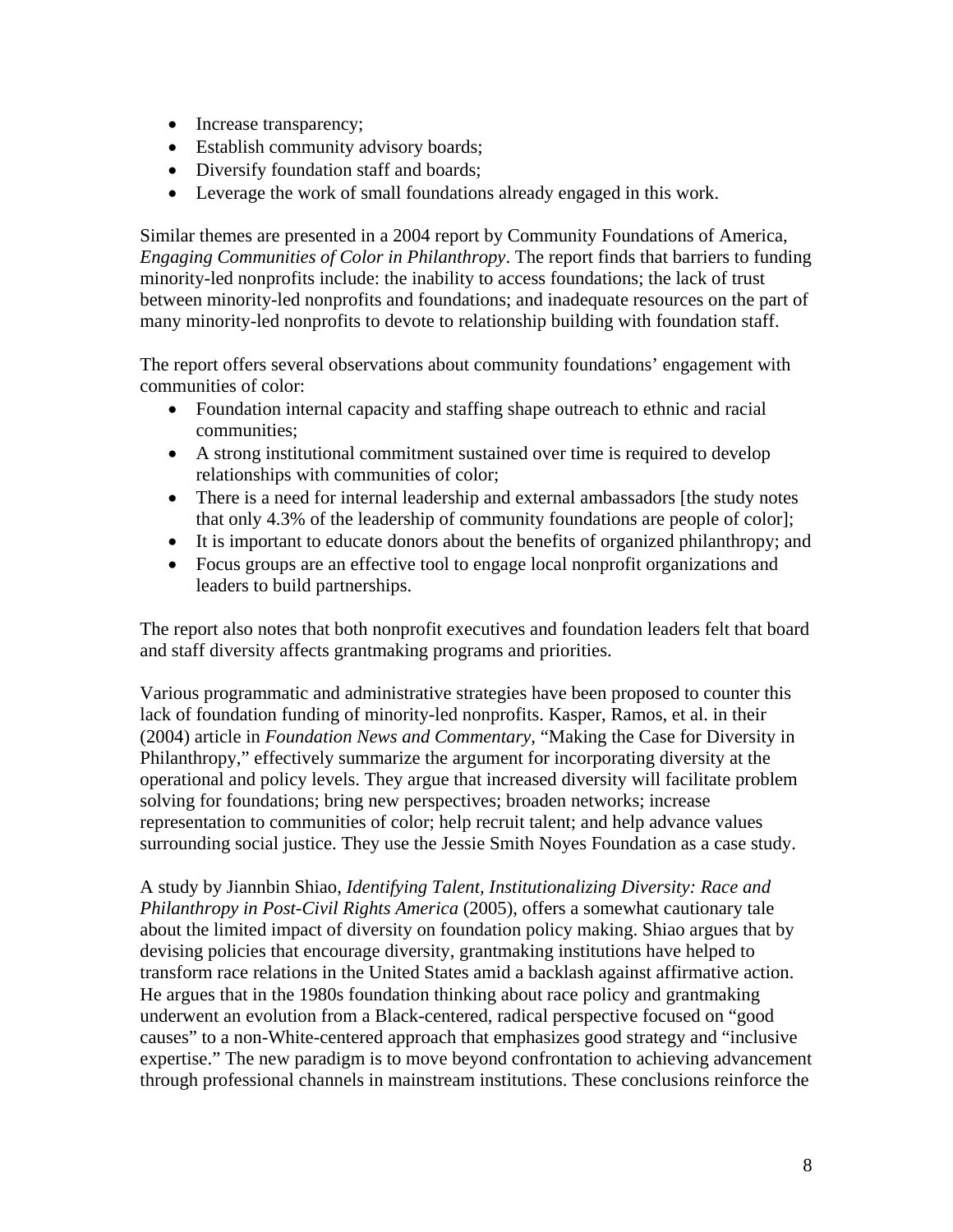findings of the Mottino/Miller and Daniels studies and underline a clear trend in the research.

Based on an examination of *Foundation News and Commentary* and The Ford Foundation and Cleveland and San Francisco Community Foundations, he argues that diversity provides a limited understanding of a foundation's race policy, having secondary saliency to an individual's position within the institution, with senior (board) levels (least occupied by individuals of color) less encumbered by institutional constraints and job considerations.

A similar approach is embedded in, *Effective Philanthropy: Organizational Success through Deep Diversity and Gender Equality* (2006). In the volume, Mary Ellen Capek and Molly Mead examine the impact of gender diversity on foundation culture. They are quick to link gender with other aspects of diversity and spend some time looking at the Hispanic in Philanthropy's efforts concerning the Latino Collaborative as a fundraising model. The Collaborative, which includes local and national funding streams and match requirements, raised \$21 million by 2005.

# **Diaspora Giving**

Yin and Lan's 2003 study, *Why Do They Give? Change and Continuity in Chinese American Transnational Philanthropy since the 1970s* at the Harvard's Diaspora Philanthropy Global Equity Initiative, evaluates the key characteristics of Chinese American giving to China and its changes since 1979. The authors observe that dramatic changes have occurred in diaspora giving since the 1970s, largely due to strong networking capacities of Chinese American communities. This has expanded the scope of giving from informal or personal giving to broader and more professional networks.

Young and Shih (in *The New Face of Asian Pacific America: Numbers, Diversity and Change in the 21<sup>st</sup> Century, 2003*) argue that the Chinese diaspora must be seen as complex and multifaceted. They discuss the changing attitude of the Chinese government towards its expatriates, as the government has increasingly begun to capitalize on the investment capital of the Chinese diaspora. The authors also describe the patterns of Chinese diaspora giving to China, highlighting philanthropy in nonprofit organizations, Chinese universities, organizations in Taiwan and Hong Kong and Chinese American philanthropic organizations with a China focus. They find that the official nonprofit sector is much less a beneficiary of overseas Chinese philanthropy than they had hypothesized, whereas Chinese universities see private philanthropy as a critical resource for expansion and development.

A 2006 article by Dwight Dyer prepared for the Hispanics in Philanthropy board retreat meeting, reviews the impact of remittances on Mexican communities. The article notes that over \$18 billion was sent to Mexico via remittances in 2005. The central debate is whether these dollars are best used to buy necessities or help underwrite infrastructure development. The argument that is made is that though consumption has a multiplier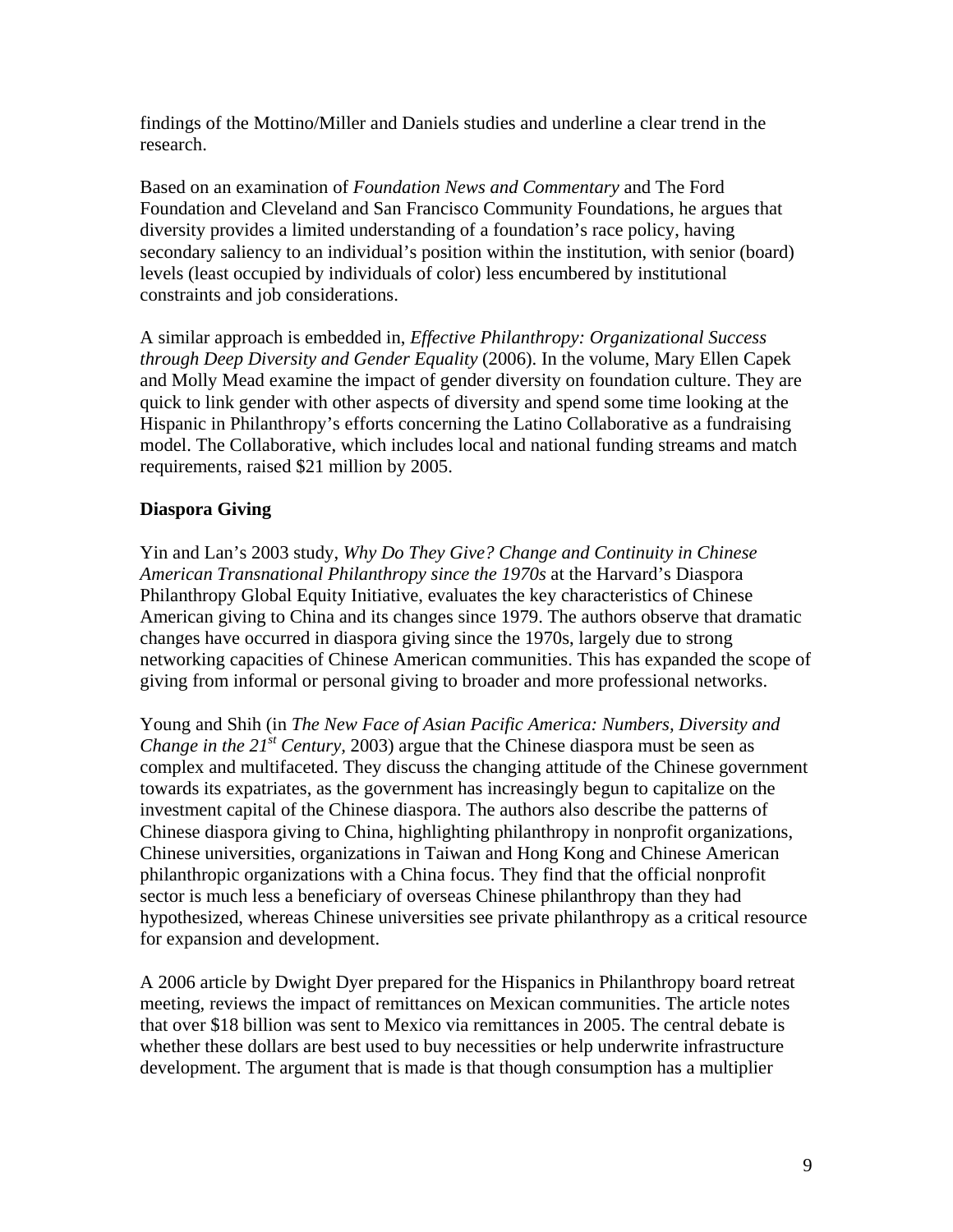effect, the impact of development is more far reaching. Along those lines the study identifies three areas where nonprofit organizations can help the development process by:

- Strengthening civil society organizations;
- Identifying entrepreneurial opportunities; and
- Coordinating activities with public authorities.

 $\sim\sim\sim$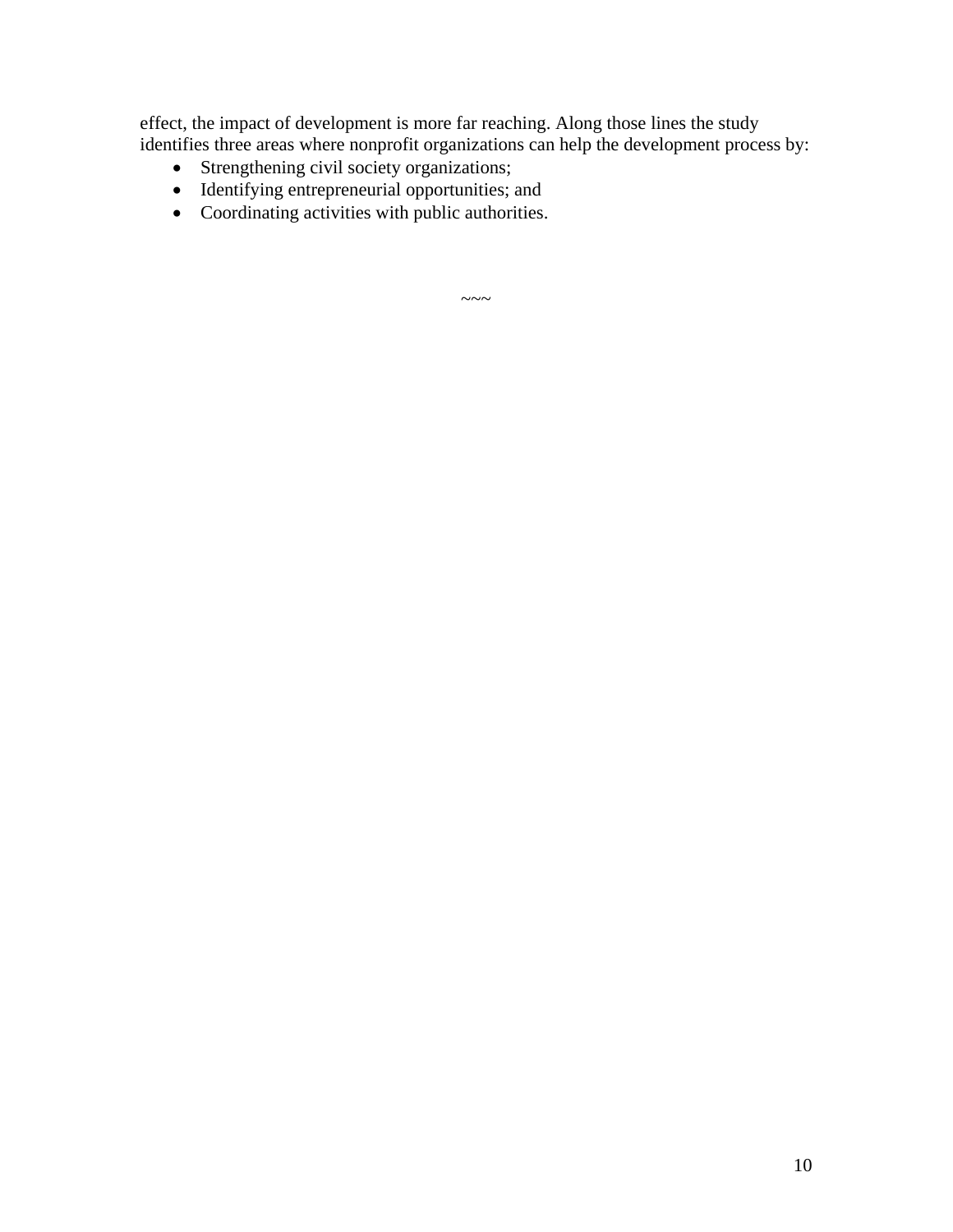#### **Bibliography**

#### **Books:**

- Capek, May Ellen, and Molly Mead. 2006. *Effective Philanthropy: Organizational Success through Deep Diversity and Gender Equity*. Boston: MIT Press.
- Daniels, Cora. 2004. *Black Power Inc: 2004 The New Voice of Success*. John Wiley Press.
- Gasman, Marybeth, and Katherine Sedgwick. 2005. *Uplifting a People: Essays on African American Philanthropy and Education*. New York: Peter Lang Publishing.
- Geithner, Peter, et al. (eds.). 2004. *Diaspora Philanthropy and Equitable Development in China and In*dia. Harvard University [Global Equity Initiative.](http://www.fas.harvard.edu/%7Eacgei/)
- Kong, Maria, and Peggy Saika. 2003. "Disparities in Giving to APA Communities." In *The New Face of Asian Pacific America: Numbers, Diversity and Change in the 21st Century*, edited by E. Lai and D. Arguelles. San Francisco and Los Angeles: Asian Week with UCLA Asian American Studies Center Press.
- Shiao, Jiannbin Lee. 2005. *Identifying Talent, Institutionalizing Diversity*. Durham, NC: Duke University Press.
- Wagner, Lilya, Ricardo Rodriguez, and Rebecca Paredes. 2004. *Envisioning Growth-Achieving Greatness: The Story of the Hispanic Stewardship Development Partnership*. Indianapolis, IN: The Center on Philanthropy at Indiana University.

#### **Journal Articles:**

- Bryson, Ellen, and Steve Parsons. 2003. "What Foundation Boards are Saying About Diversity." *Advancing Philanthropy* 10:18-22.
- Carson, Emmett. 2005. "Black Philanthropy's Past, Present and Future." *New Directions for Philanthropic Fundraising* 2005 (48):5-12.
- ———. 2006. "The Black Brown Divide: What Is It, What's Causing It and What Can Philanthropy Do About It?" *Perspectives: Grantmakers Concerned with Immigrants and Refugees* 2 (1):1-8.
- Copeland-Carson, Jacqueline. 2005. "Promoting Diversity in Contemporary Black Philanthropy: Toward a New Conceptual Model." *New Directions for Philanthropic Fundraising* 2005 (48):77-87.
- Havens, John, and Paul Schervish. 2005. "Wealth Transfer Estimates for African American Households." *New Directions for Philanthropic Fundraising* 2005 (48):47-55.
- Hays-Russell, Cheryl. 2005. "The African American Megachurch: Giving and Receiving." *New Directions for Philanthropic Fundraising* 2005 (48):21-29.
- Marquez, Benjamin. 2004. "Mexican-American Political Organizations and Philanthropy: Bankrolling a Social Movement." *Social Service Review* 77:329-346.
- Mooney, Margarita. 2003. "Migrants' Social Ties in the U.S. and Investment in Mexico." *Social Forces* 81 (4):1147-1170.
- Okonkwo Osil, Una, and Dan Du. 2005. "Immigrant Assimilation and Charitable Giving." *New Directions for Philanthropic Fundraising* 2005 (48):89-104.
- Rooney, Patrick et al. 2005. "The Effects of Race, Gender and Survey Methodologies on Giving in the U.S." *Economics Letters* 86 (2):173-180.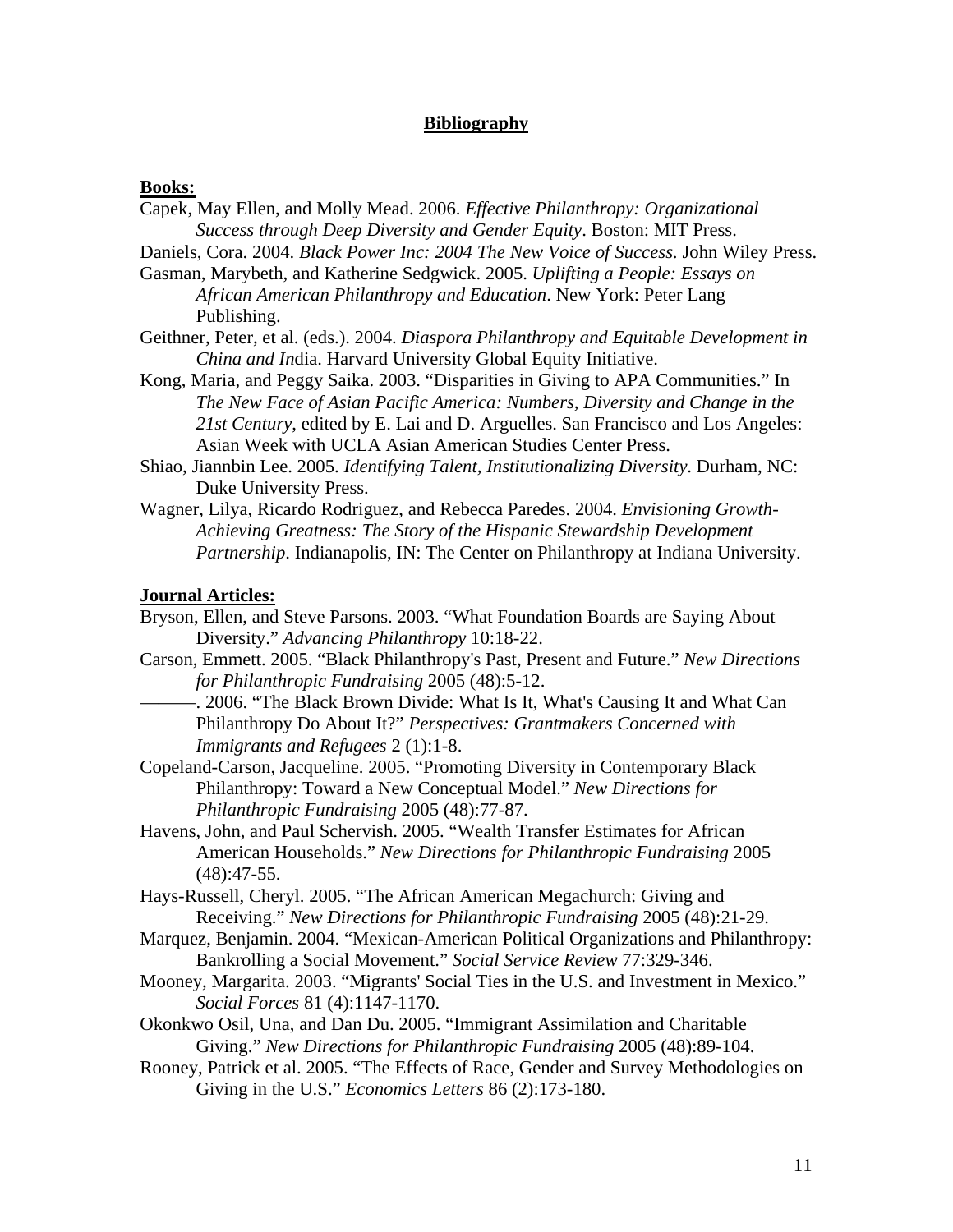- Stanfield, John H. 2005. "Race Philanthropy: Personalities, Institutions, Networks and Communities." *New Directions for Philanthropic Fundraising* 2005 (48):105- 112.
- Steinberg, Richard, and Mark Wilhelm. 2005. "Religious and Secular Giving by Race and Ethnicity." *New Directions for Philanthropic Fundraising* 2005 (48):57-66.
- Studer, Sarah. 2005. "People of Color in Philanthropy: Expanding the Circle." Review of Reviewed Item. *Justice Journal, Social Justice Fund Northwest* (6).
- Weisinger, Judith, and Paul Salipante. 2004. "Achieving Diversity Among Fundraising Professionals." *New Directions for Philanthropic Fundraising* 2004 (49):63-70.
	- -. 2005. "A Grounded Theory for Building Ethnically Bridging Social Capital in Voluntary Organizations." *Nonprofit and Voluntary Sector Quarterly* 34 (1):29- 55.

# **Conference Proceedings:**

- First Nations Development Institute. 2003. Wisdom of the Giveaway Conference Report. Paper read at Wisdom of the Giveaway, at Milwaukee, WI.
- Hicks, Sarah L. 2004. Formal Philanthropy to Native America: Who Gives, To Whom, and How. Paper read at 33rd Annual ARNOVA Conference, at Los Angeles, CA.
- Hicks, Sarah L., and Miriam Jorgensen. 2004. Philanthropy in Indian Country: Who is Giving? Who is Receiving? Paper read at 33rd Annual ARNOVA Conference, at Los Angeles, CA.
- Native Philanthropy Institute. 2006. Native Americans in Philanthropy Annual Meeting & Native Philanthropy Institute. Paper read at Native Americans in Philanthropy Annual Meeting & Native Philanthropy Institute, at Minneapolis, MN.
- McElheran, Nancy. 2004. Building Bridges to Diversity. Paper read at 33rd Annual ARNOVA Conference, at Los Angeles, CA.
- Reed, Mary. 2005. Strategic Philanthropy: Assessing the Needs of the Native Philanthropic Sector Conference Assessment and Recommendations. Paper read at Strategic Philanthropy: Assessing the Needs of the Native Philanthropic Sector, at St. Paul, MN.

#### **Reports:**

- Aguilar, Orson et al. 2005. Fairness in Philanthropy Part I: Foundation Giving to Minority-led Nonprofits. Berkeley, CA: Greenling Institute.
- -. 2005. Fairness in Philanthropy Part II: Perspectives from the Field. Berkeley, CA: Greenling Institute.
- Aguirre, Angie, and Linda Min. 2005. Familia, Fé y Comunidad Giving and Volunteering among Silicon Valley Hispanics. San Jose, CA: Community Foundation Silicon Valley and Hispanic Foundation of Silicon Valley.
- Ahuja, Sarita, Pronjita Gupta, and Daranee Petsod. 2004. Arab, Middle Eastern, Muslim and South Asian Communities in the Bay Area: An Introduction for Grantmakers. San Francisco, CA: Asian/Pacific Islanders in Philanthropy, Grantmakers Concerned with Immigrants and Refugees.
- Asian Americans/Pacific Islanders in Philanthropy. 2003. New Challenges for Bay Area Philanthropy: Asian and Pacific Islander Communities: Asian/Pacific Islanders in Philanthropy.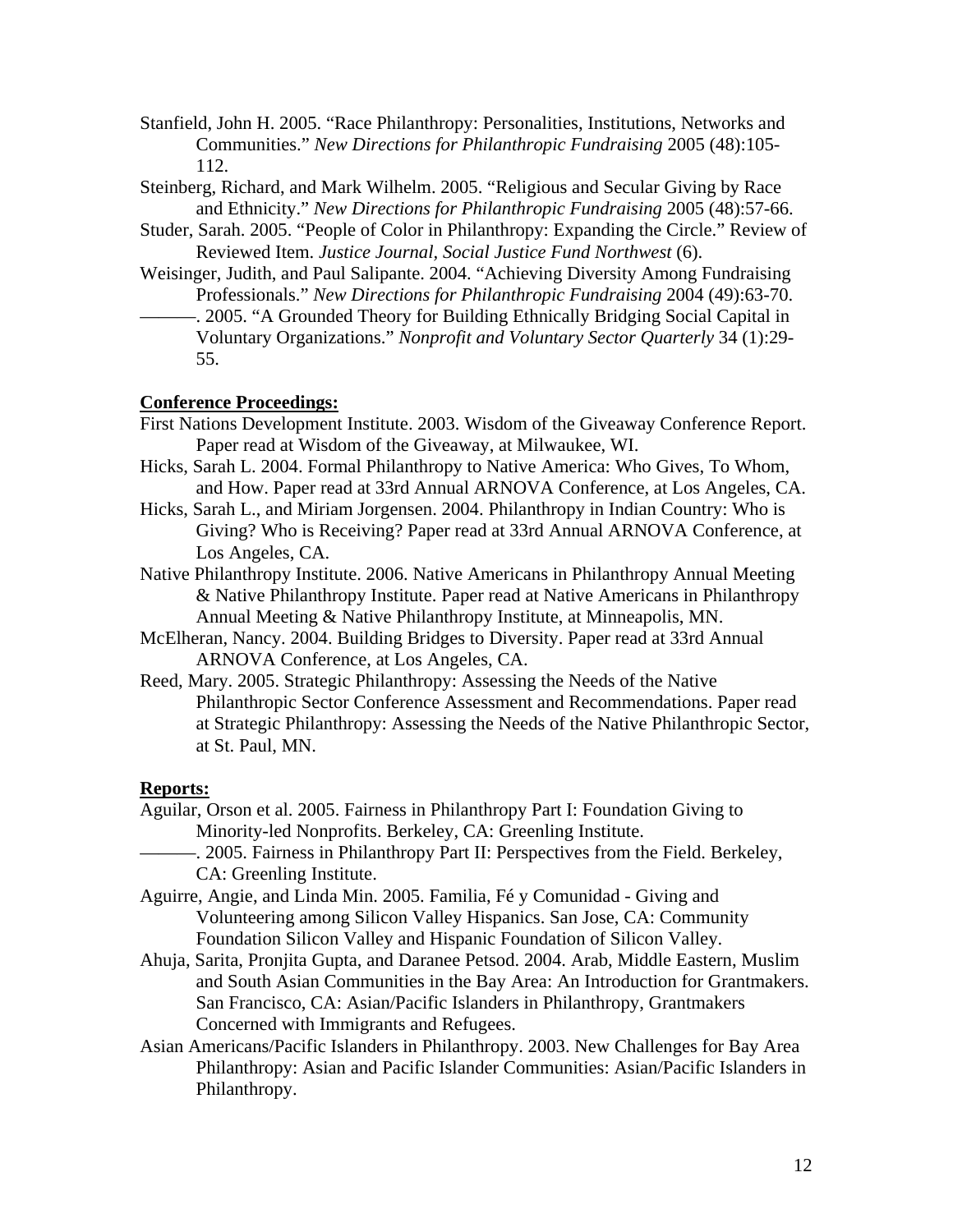Community Foundations of America. 2004. Engaging Communities of Color in Philanthropy. Homewood, IL: Community Foundations of America.

Dinan, Kinsey Alden. 2006. Young Children in Immigrant Families: The Role of Philanthropy. New York: National Center for Children in Poverty, Columbia University Mailman School of Public Health.

Dyer, Dwight. 2006. From Potential to Productivity: Remittances, Migrant Organizations, and Development in Mexico. San Francisco, CA: Hispanics in Philanthropy.

- First Nations Development Institute. 2006. Power of Giving: Strengthening Philanthropy in Native Communities. Minneapolis, MN: First Nations Development Institute, Spirit Mountain Community Fund, the Potlatch Fund, and Native Americans in Philanthropy (NAP).
- Foundation for the New South. 2005. Where Hope and History Rhyme: Reflections and Findings from the Mid South Commission to Build Philanthropy. Jackson, MS: Mid South Commission to Build Philanthropy.
- Greenling Institute, The. 2006. Foundation Giving to Minority-Led Nonprofits. Berkeley, CA: The Greenlining Institute.
- Ho, Andrew. 2004. Asian-American Philanthropy: Expanding Knowledge, Increasing Possibilities. Washington, DC: Center for Public and Nonprofit Leadership.
- Hunt, Erica. 2003. African American Philanthropy: A Legacy of Giving. New York: The Twenty First Century Foundation
- Hunt, Erica, and David Maurrasse. 2004. Time, Talent and Treasure: A Study of Black Philanthropy. New York: The Twenty First Century Foundation
- Kapur, Devesh. 2003. Indian Diasporic Philanthropy: Some Observations. Cambridge: Global Equity Initiative, Harvard University
- Kutner, Gail, and Jefffrey Love. 2003. Multicultural Study 2003: Time and Money: An In-Depth Look at 45+ Volunteers and Donors. Washington D.C.: AARP.
- Leadership Center for Asian Pacific Americans. 2004. Leadership Center for Asian Pacific Americans. Chicago, IL: Leadership Center for Asian Pacific Americans, Community Leadership Program.
- Lindsey, Kristin. 2006. A Scan of the Landscape: Racial, Ethnic and Tribal Philanthropy. Washington, DC: Forum of Regional Associations of Grantmakers.
- Lopez, Isabel, and Fernando Menendez. 2004. The Funders' Collaborative for Strong Latino Communities: Lessons Learned in Boulder County. San Francisco, CA: Hispanics in Philanthropy.
- Merz, Barbara. 2003. Diaspora Philanthropy: Perspectives on India and China. Cambridge, MA: Global Equity Initiative, Harvard University
- Minnesota Council on Foundations. 2005. Working Towards Diversity III: A Progress Report on Strategies for Inclusiveness Among Minnesota Grantmakers. Minneapolis, MN: Minnesota Council on Foundations.
- Mottino, Felinda, and Eugene Miller. 2004. Pathways for Change: Philanthropy Among African Americans, Asian Americans and Latino Donors in the New York Metropolitan Region. New York City: Center on Philanthropy and Civil Society.
- Pease, Katherine. 2003. Inside Inclusiveness: Race, Ethnicity and Nonprofit Organizations In Metro Denver. Denver, CO: The Denver Foundation.
- Pittz, Will, and Rinku Sen. 2004. Short Changed: Foundation Giving and Communities of Color. New York: Applied Research Center.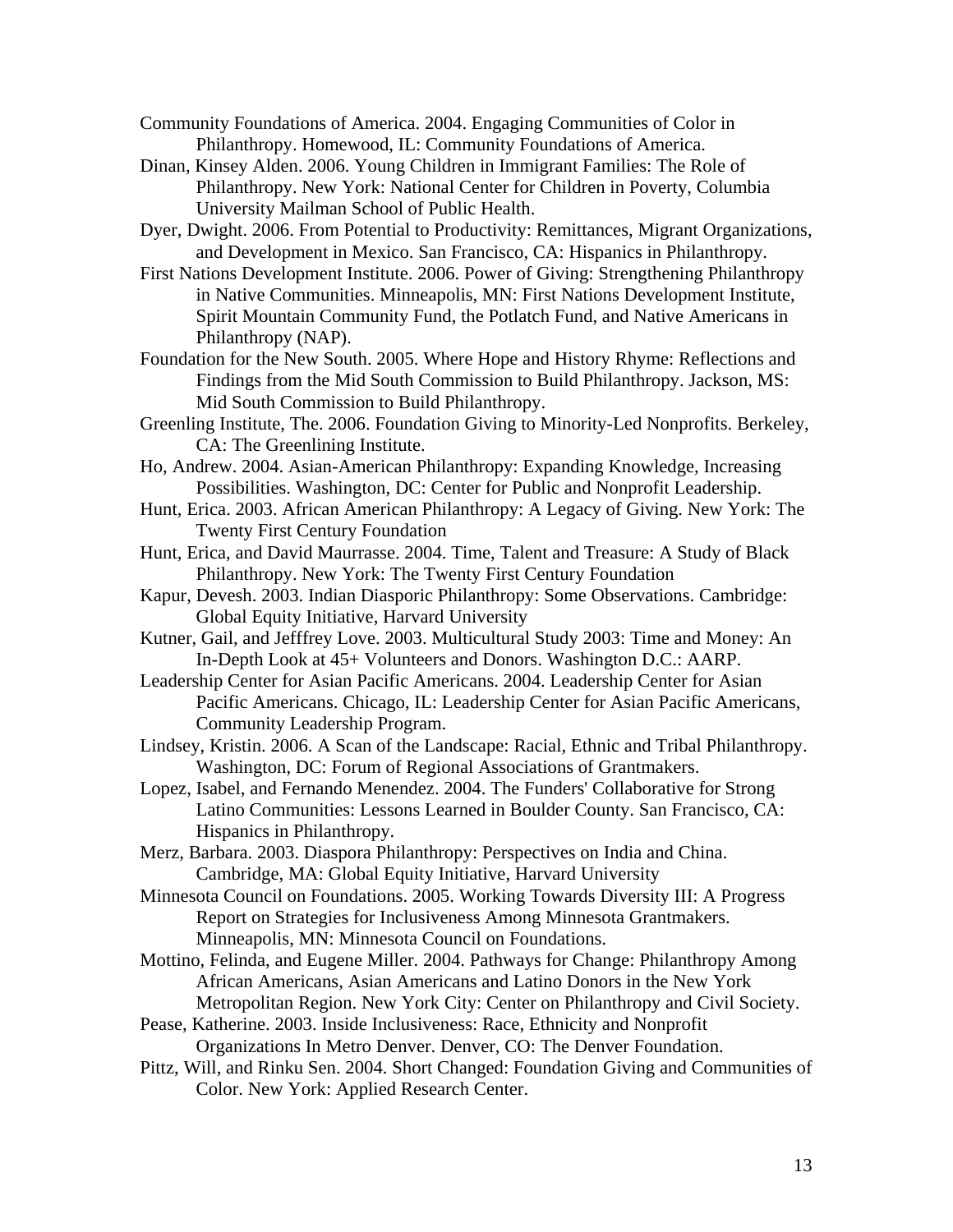- Rosenstein, Carole E. 2006. Cultural Heritage Organizations Nonprofits that Support Traditional, Ethnic, Folk and Noncommercial Popular Culture. Washington, DC: Urban Institute.
- Sidel, Mark. 2003. Diaspora Philanthropy to India: A Perspective From the United States Cambridge: Global Equity Initiative, Harvard University
- Siegel, Dan, and Jenny Yancey. 2003. Philanthropy's Forgotten Donor? Engaging the Individual Donor. Mill Valley, CA: New Visions Philanthropic Research and Development.
- ThreeHoops. 2006. ThreeHOOPS Tribal Online Philanthropy Survey. In *Three HOOPS Academy*. Fredricksburg, VA: Three HOOPS.
- TRAC Media Services. 2003. Ethnic Philanthropy Model: A Model for Ethnic Giving to Public Television. Tuscon, AZ: TRAC Media Services.
- Werner, Marnie. 2003. Addressing Diversity: Making a Difference in Our Communities. Saint Peter, MN: Center for Rural Policy and Development.
- W.K. Kellogg Foundation. 2006. Cultures of Giving: Emerging Funds for Communities of Color. Battle Creek, MI: W.K. Kellogg Foundation.

# **Electronic Sources:**

- Calixto, Juan. *Diversity Essay: Latino philanthropy in the U.S.* Association of Fundraising Professionals 2004 [cited October 23, 2006. Available from http://www.afpnet.org/ka/ka-3.cfm?content\_item\_id=6530&folder\_id=1865].
- Gard, Lauren. 2004. African American Giving Comes of Age. *BusinessWeek Online*, http://www.businessweek.com/magazine/content/04\_48/b3910417.htm.
- Gasman, Marybeth. 2006. New Trends in African American Philanthropy. *OnPhilanthropy.Com* (March 3, 2006),

http://www.onphilanthropy.com/site/PageServer?pagename=about\_onphilanthropy.

- Jones, Jacinthia 2003. Charities, Churches, Causes Benefit from Generosity. Review of Reviewed Item. *The Commercial Appeal* (May 31, 2003), http://www.gomemphis.com/mca/faith\_values/article/0,1426,MCA\_4076\_199821 8,00.html.
- Kasper, Gabriel, Henry Ramos, and Constance Walker. 2004. Making the Case for Diversity in Philanthropy. Review of Reviewed Item. *Foundation News and Commentary* (6), http://www.foundationnews.org/CME/article.cfm?ID=3054.
- Peck, Kay C. *Diversity Essay: Native American fundraising: Don't forget your blanket.*  Association of Fundraising Professionals 2004 [cited October 15, 2006. Available from http://www.afpnet.org/ka/ka-3.cfm?content\_item\_id=6528&folder\_id=1865].
- Pettey, Janice Gow. *Diversity Essay: traditions of giving and sharing in Asian cultures*  Association of Fundraising Professionals 2004 [cited October 15, 2006. Available from http://www.afpnet.org/ka/ka-3.cfm?content\_item\_id=6528&folder\_id=1865].
- Polycarpe, Marjorie. 2004. Black Philanthropy: Harnessing a Growing Resource. Review of Reviewed Item. *On Philanthropy* (August 8, 2004),
	- http://www.onphilanthropy.com/site/News2?page=NewsArticle&id=5348.
- Precourt, Prudence. *Diversity Essay: Native American culture and fundraising*. Association of Fundraising Professionals 2004 [cited October 15, 2006. Available from http://www.afpnet.org/ka/ka-3.cfm?content\_item\_id=6526&folder\_id=1865].